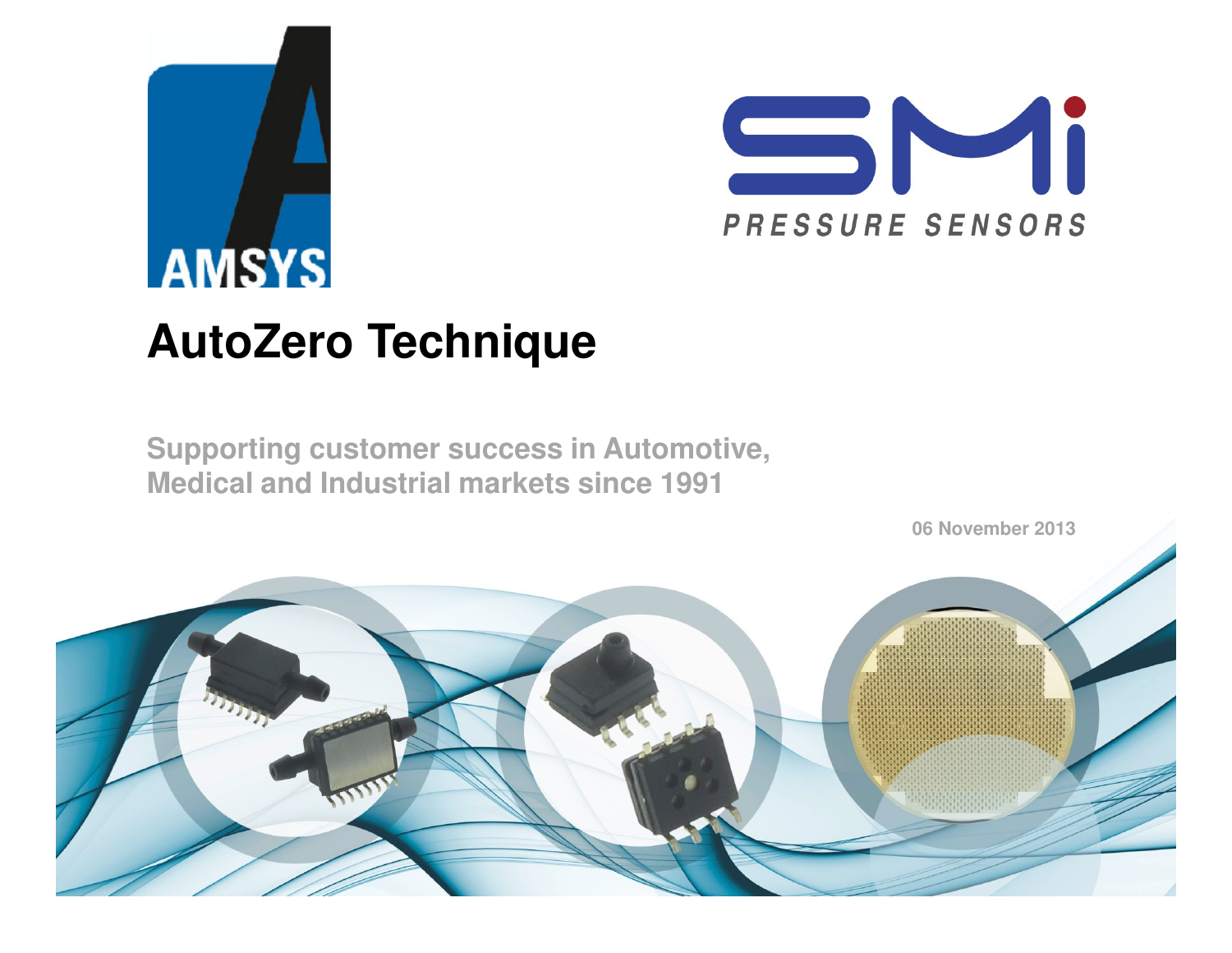



## AutoZero Technique

## AutoZero Process Guide

- □ Step-By-Step Process
- AutoZero Graphic Illustration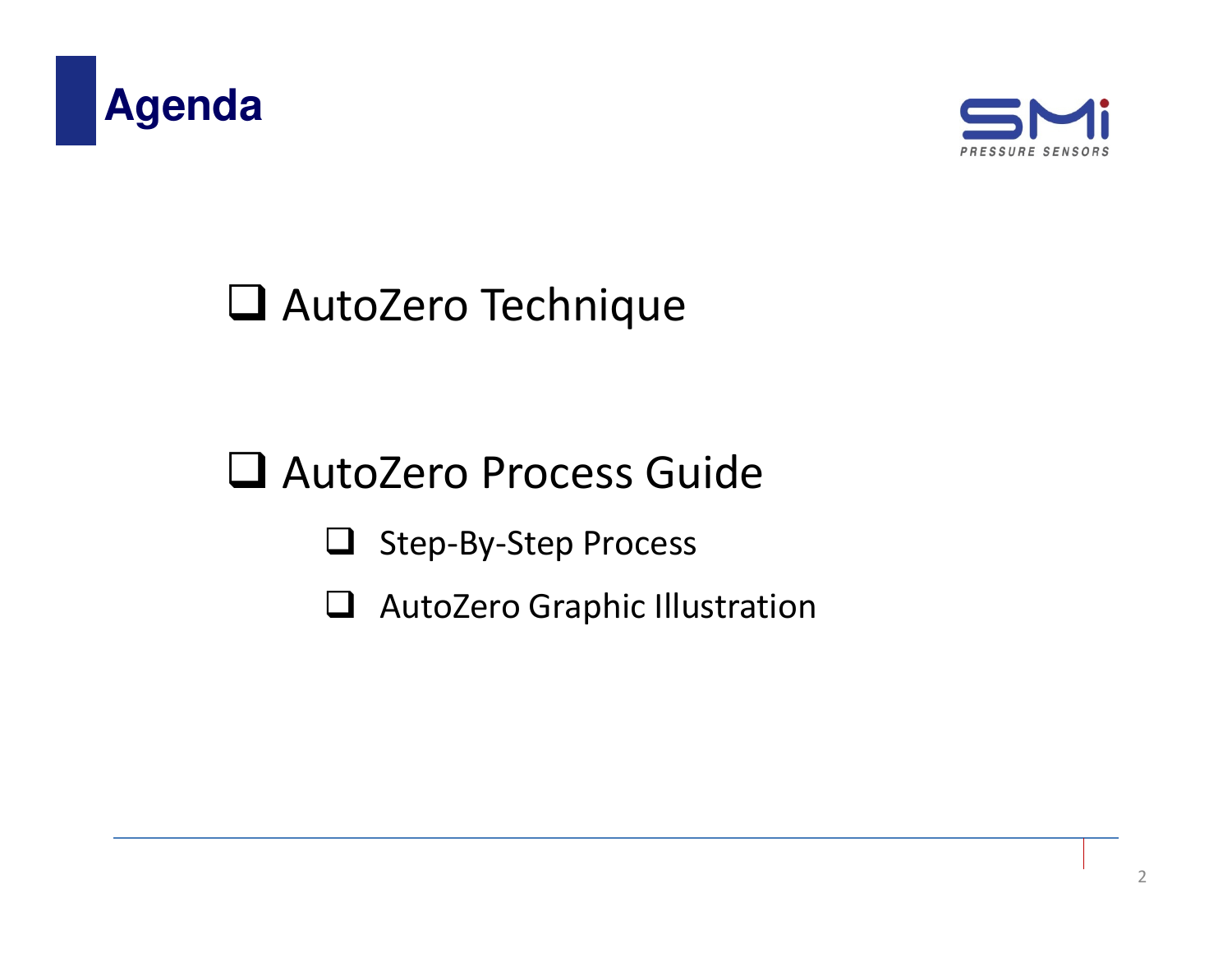### **AutoZero Technique**



- ► Used to compensate for temperature shifts over 5 to 10°C, stresses due to package mounting, and part-to-part variation.
- $\triangleright$  Take Zero Pressure reading, V<sub>01</sub>, at Temperature T<sub>1</sub>
- Fake new Pressure reading,  $V_{p_1}$  and subtract  $V_{q_1}$ , to obtain  $V_p$  reading. Use sensitivity from initial calibration to derive the Pressure Value.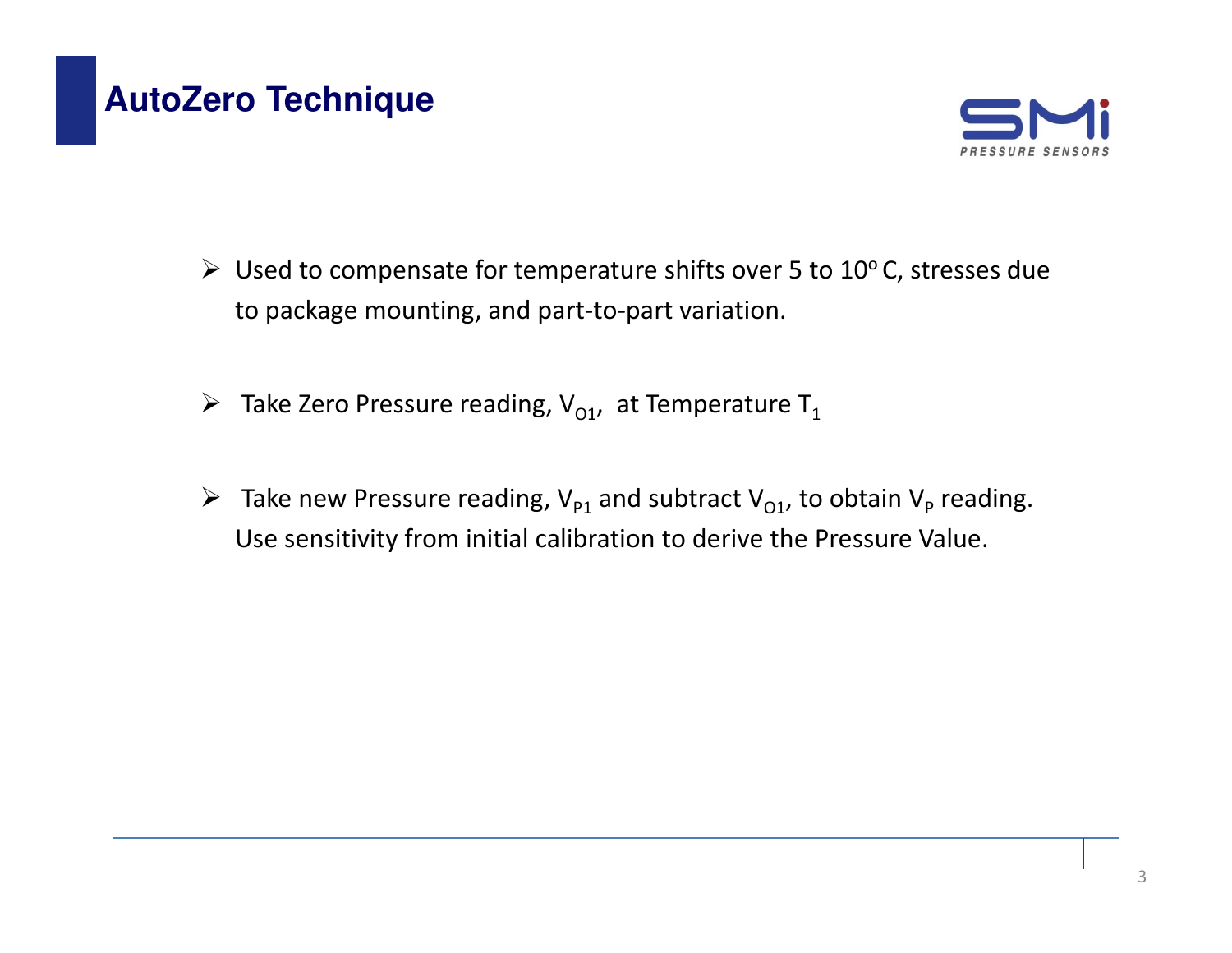#### **AutoZero Process Guide**



- STEP 1: Environmental Conditions: Pressure =  $0$  PSI @ Temperature, T1
	- $\Box$  Take pressure measurement, P01  $\Box$  Store P01 as new offset value
- STEP 2: Environmental Conditions: Pressure = A PSI @ Temperature, T1
	- $\square$  Take pressure measurement, PA1
	- $\Box$  New Pressure Value, PA = PA1 P01
- STEP 3: **Environmental Conditions:** Pressure = B PSI @ Temperature, T1
	- $\square$  Take pressure measurement, PB1
	- $\Box$  New Pressure Value, PB = PB1 P01
- STEP 3: Repeat Step 1 when possible as noted below:
	- $\Box$  If T1 increases or decreases more than 5oC
	- $\Box$  When Pressure at sensor equals 0 PSI
		- $\blacksquare$  For example, when system is at power up or power down.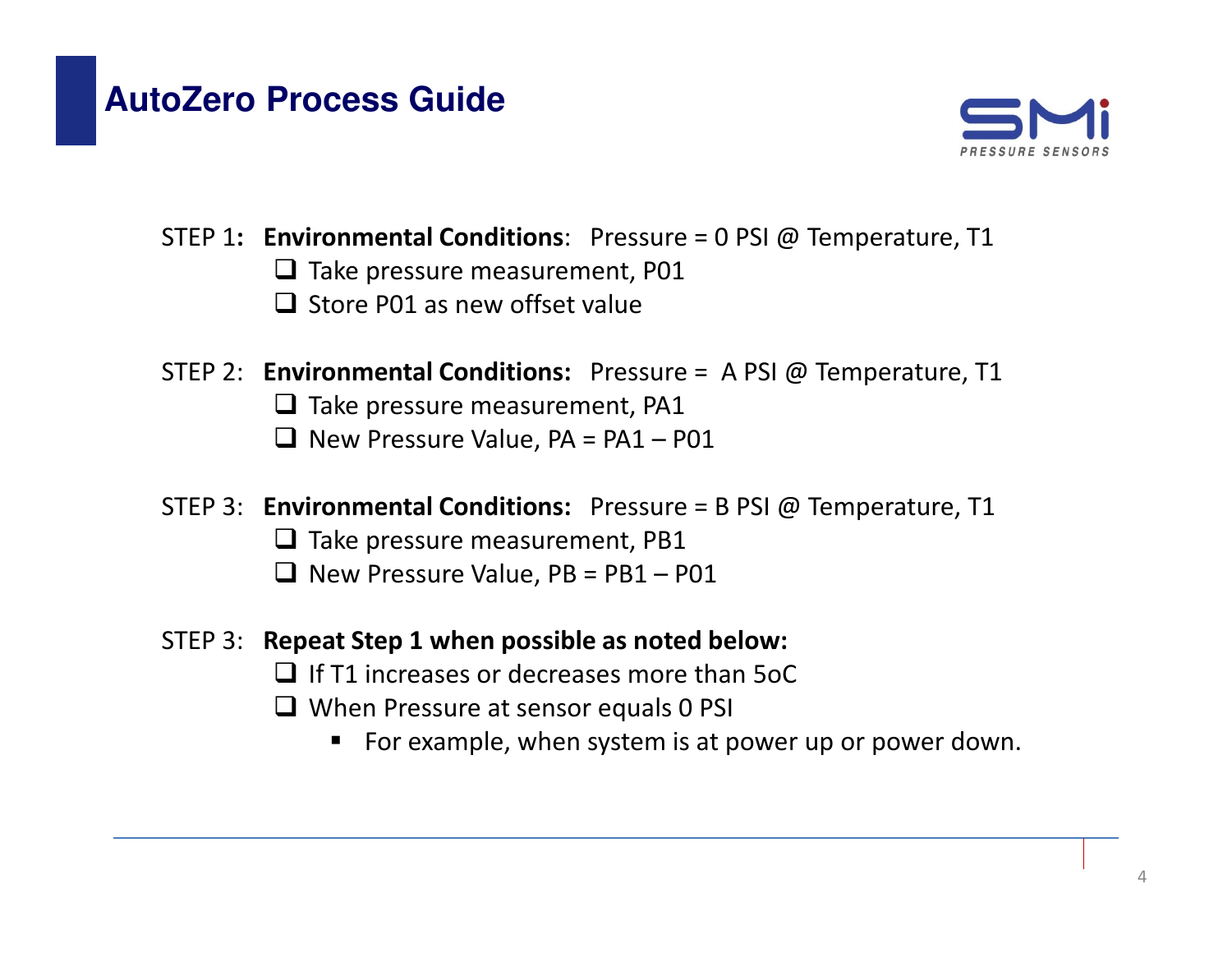#### **AutoZero Process Guide**